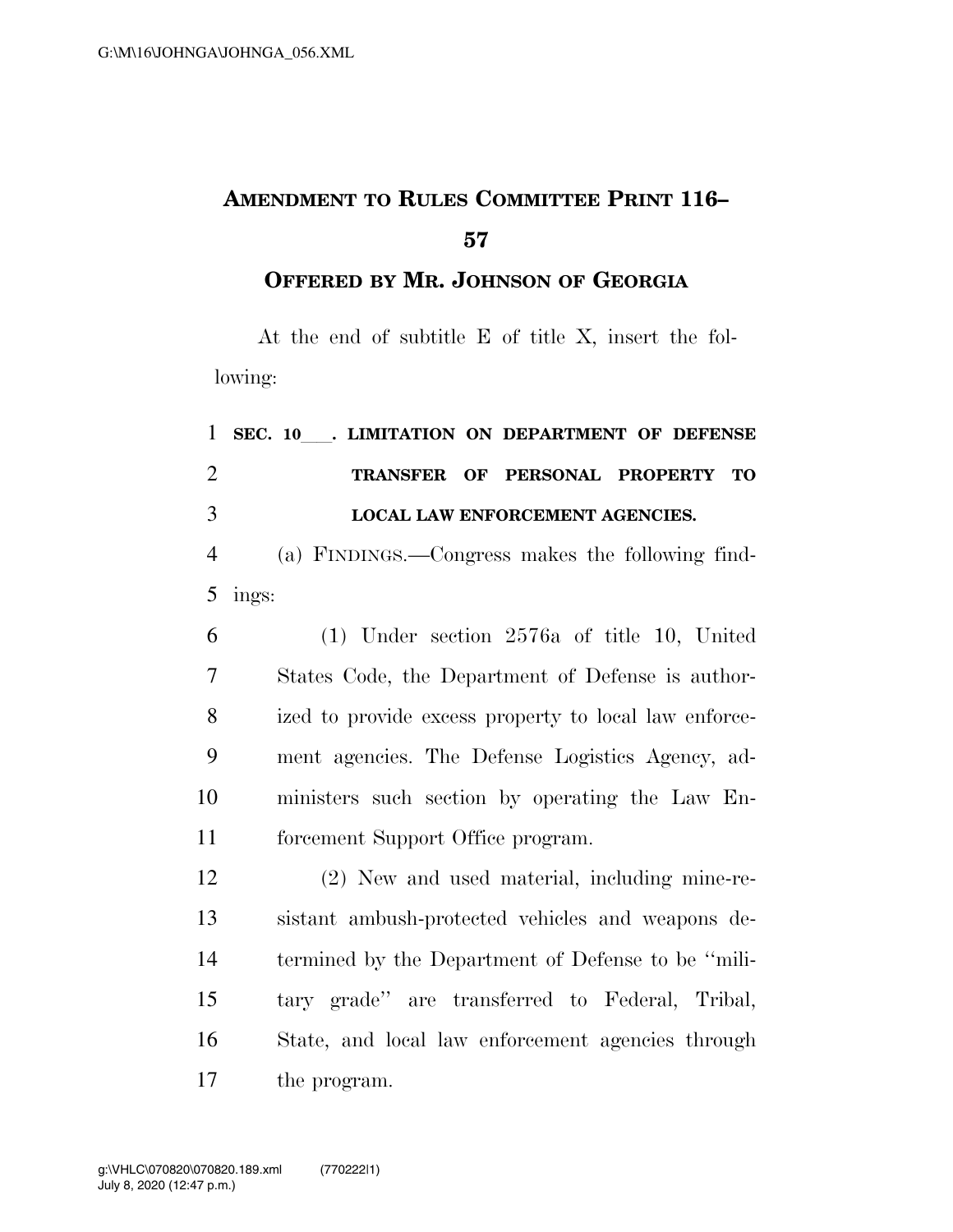$\mathfrak{D}$ 

 (3) As a result local law enforcement agencies, including police and sheriff's departments, are ac- quiring this material for use in their normal oper- ations. (4) As a result of the wars in Iraq and Afghani- stan, military equipment purchased for, and used in, those wars has become excess property and has been made available for transfer to local and Federal law enforcement agencies. (5) In Fiscal Year 2017, \$504,000,000 worth of property was transferred to law enforcement agencies. (6) More than \$6,800,000,000 worth of weap- ons and equipment have been transferred to police organizations in all 50 States and four territories through the program. (7) In May 2012, the Defense Logistics Agency instituted a moratorium on weapons transfers through the program after reports of missing equip-ment and inappropriate weapons transfers.

 (8) Though the moratorium was widely pub- licized, it was lifted in October 2013 without ade-23 quate safeguards.

 (9) On January 16, 2015, President Barack Obama issued Executive Order 13688 to better co-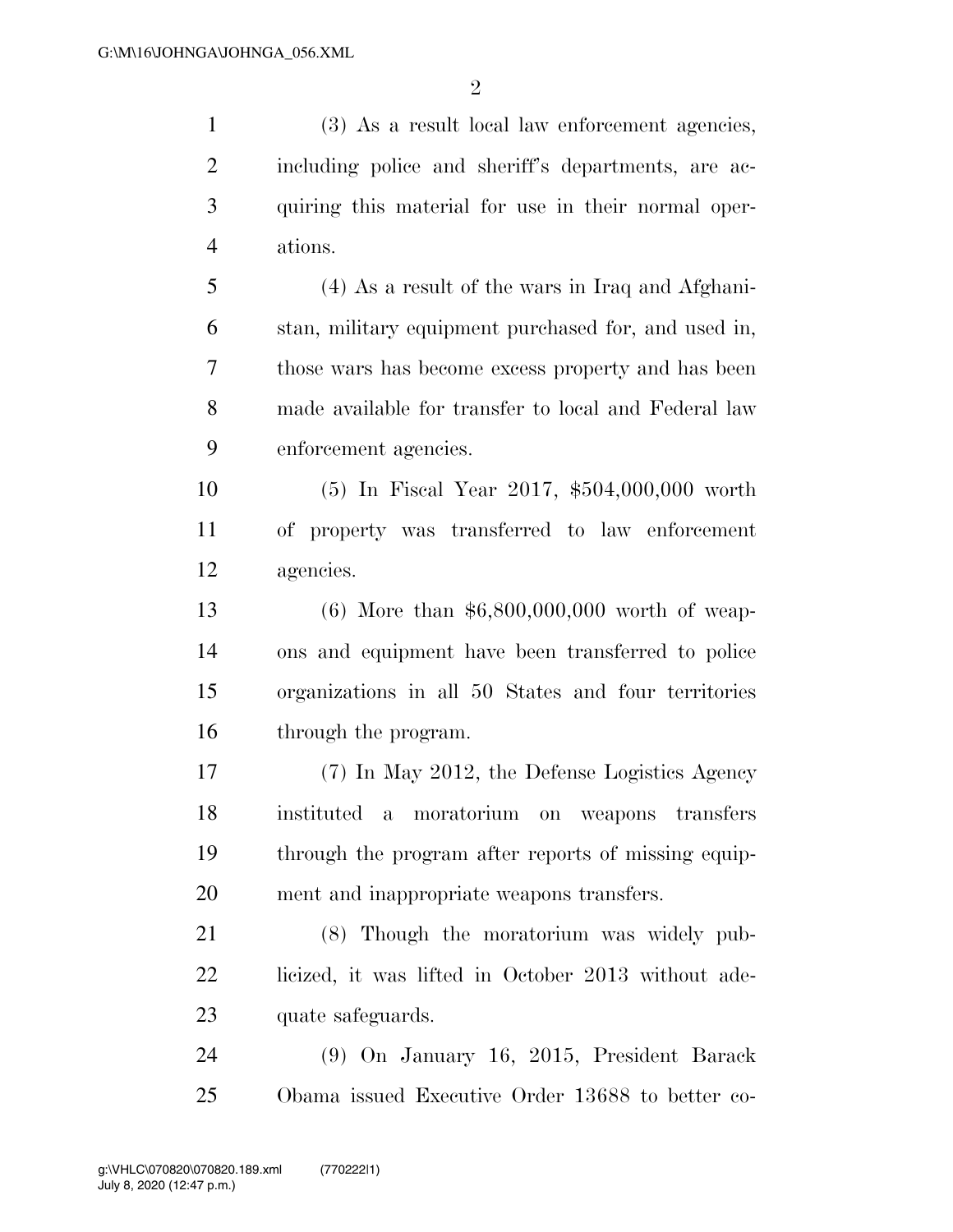ordinate and regulate the federal transfer of military weapons and equipment to State, local, and Tribal law enforcement agencies.

 (10) In July, 2017, the Government Account- ability Office reported that the program's internal controls were inadequate to prevent fraudulent appli-cants' access to the program.

 (11) On August, 28, 2017, President Donald Trump rescinded Executive Order 13688 despite a July 2017 Government Accountability Office report finding deficiencies with the administration of the 1033 program.

 (12) As a result, Federal, State, and local law enforcement departments across the country are eli- gible again to acquire free ''military-grade'' weapons and equipment that could be used inappropriately during policing efforts in which people and taxpayers could be harmed.

 (13) The Department of Defense categorizes equipment eligible for transfer under the 1033 pro- gram as ''controlled'' and ''un-controlled'' equip-22 ment. "Controlled equipment" includes weapons, ex- plosives such as flash-bang grenades, mine-resistant ambush-protected vehicles, long-range acoustic de-vices, aircraft capable of being modified to carry ar-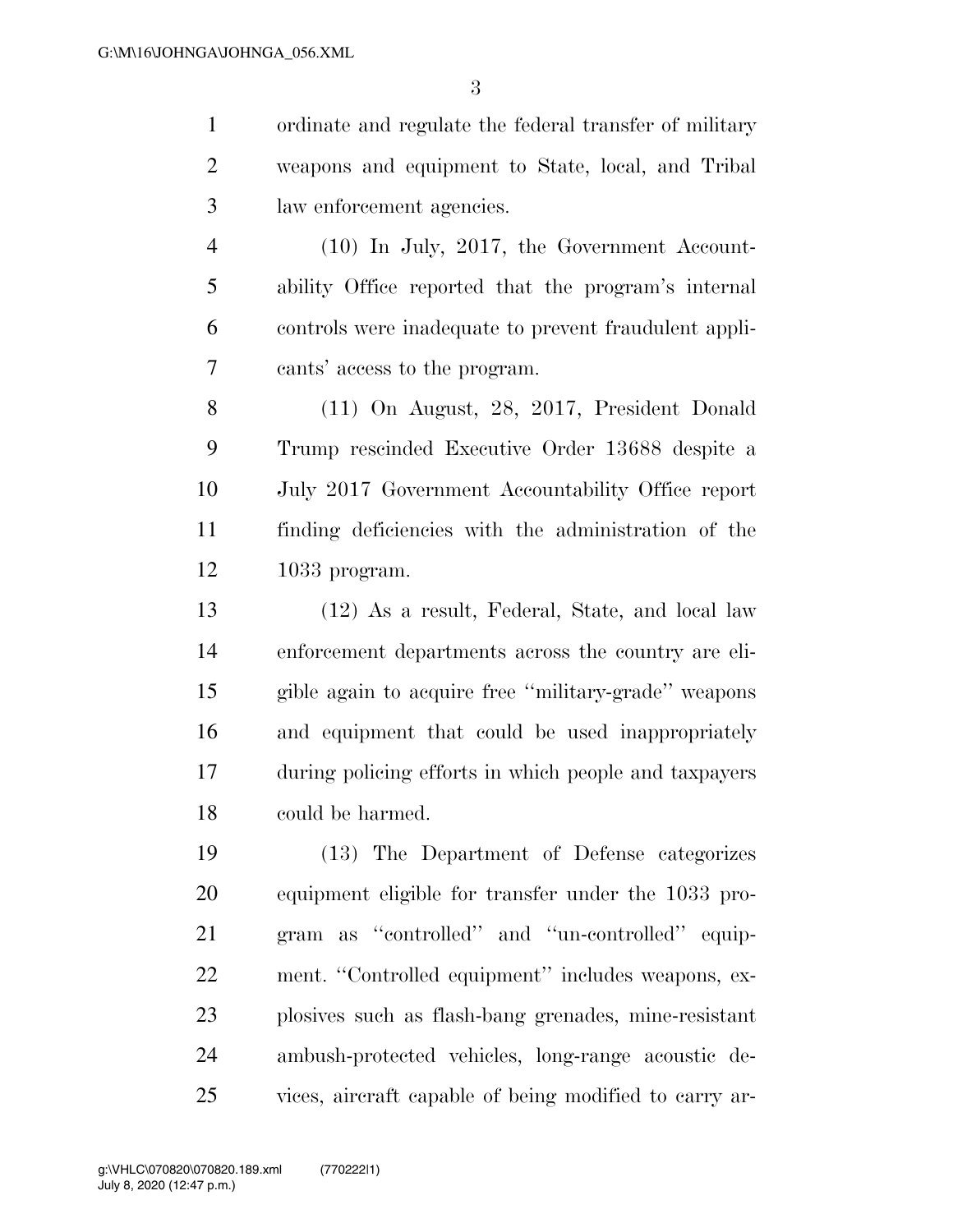| $\mathbf{1}$ | mament that are combat coded, and silencers,             |
|--------------|----------------------------------------------------------|
| 2            | among other military grade items.                        |
| 3            | (b) IN GENERAL.—Section 2576a of title 10, United        |
| 4            | States Code, is amended—                                 |
| 5            | $(1)$ in subsection $(a)$ —                              |
| 6            | $(A)$ in paragraph $(1)(A)$ , by striking                |
| 7            | "counterdrug, counterterrorism, and border se-           |
| 8            | curity activities" and inserting "counterter-            |
| 9            | rorism"; and                                             |
| 10           | $(B)$ in paragraph $(2)$ , by striking ", the            |
| 11           | Director of National Drug Control Policy,";              |
| 12           | $(2)$ in subsection (b)—                                 |
| 13           | $(A)$ in paragraph $(5)$ , by striking "and" at          |
| 14           | the end;                                                 |
| 15           | $(B)$ in paragraph $(6)$ , by striking the pe-           |
| 16           | riod and inserting a semicolon; and                      |
| 17           | (C) by adding at the end the following new               |
| 18           | paragraphs:                                              |
| 19           | $\lq(7)$ the recipient submits to the Department of      |
| 20           | Defense a description of how the recipient expects to    |
| 21           | use the property;                                        |
| 22           | $\cdot$ (8) the recipient certifies to the Department of |
| 23           | Defense that if the recipient determines that the        |
| 24           | property is surplus to the needs of the recipient, the   |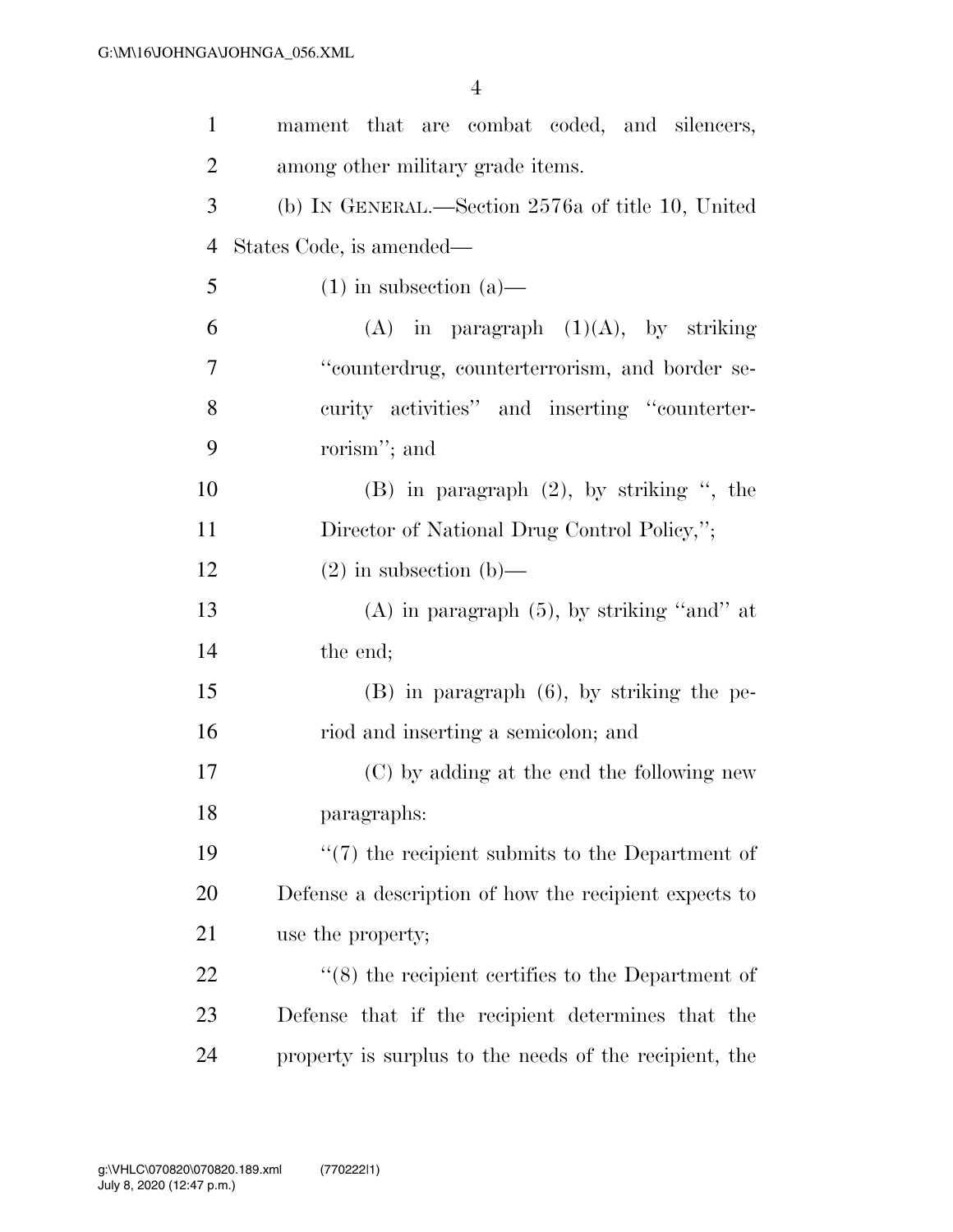| $\mathbf{1}$   | recipient will return the property to the Department   |
|----------------|--------------------------------------------------------|
| $\overline{2}$ | of Defense;                                            |
| 3              | $(9)$ with respect to a recipient that is not a        |
| $\overline{4}$ | Federal agency, the recipient certifies to the Depart- |
| 5              | ment of Defense that the recipient notified the local  |
| 6              | community of the request for personal property         |
| 7              | under this section by—                                 |
| $8\,$          | "(A) publishing a notice of such request on            |
| 9              | a publicly accessible Internet website;                |
| 10             | "(B) posting such notice at several promi-             |
| 11             | nent locations in the jurisdiction of the recipi-      |
| 12             | ent; and                                               |
| 13             | $\lq\lq$ (C) ensuring that such notices were avail-    |
| 14             | able to the local community for a period of not        |
| 15             | less than 30 days; and                                 |
| 16             | $``(10)$ the recipient has received the approval of    |
| 17             | the city council or other local governing body to ac-  |
| 18             | quire the personal property sought under this sec-     |
| 19             | $\{tion.";\}$                                          |
| 20             | $(3)$ by striking subsection $(d)$ ;                   |
| 21             | $(4)$ by redesignating subsections (e) and (f) as      |
| 22             | subsections (o) and (p), respectively; and             |
| 23             | $(5)$ by inserting after subsection (c) the fol-       |
| 24             | lowing new subsections:                                |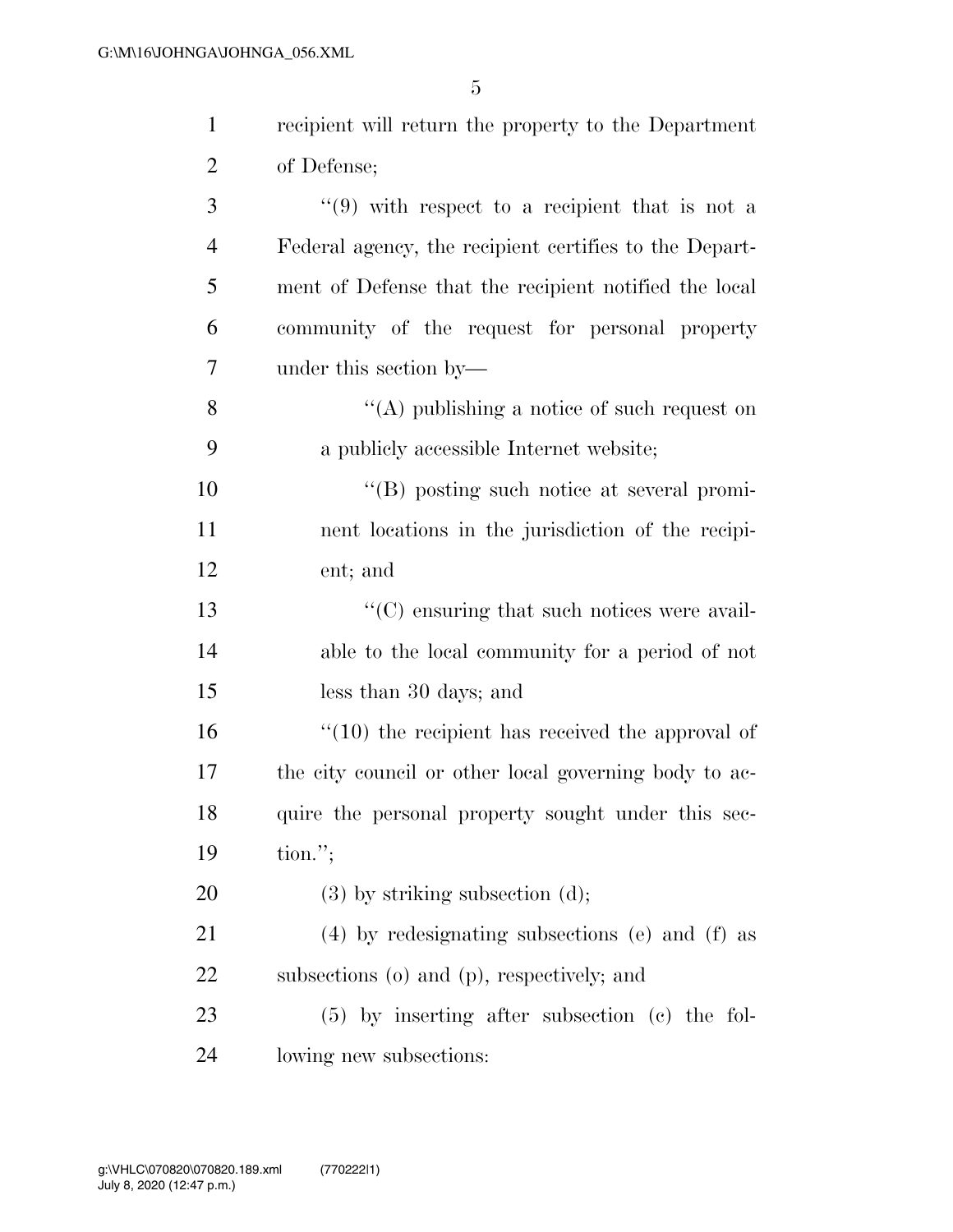''(d) ANNUAL CERTIFICATION ACCOUNTING FOR TRANSFERRED PROPERTY.—(1) For each fiscal year, the Secretary shall submit to Congress certification in writing that each Federal or State agency to which the Secretary has transferred property under this section—

 ''(A) has provided to the Secretary documenta- tion accounting for all controlled property, including arms and ammunition, that the Secretary has trans- ferred to the agency, including any item described in subsection (f) so transferred before the date of the enactment of the Stop Militarizing Law Enforce-ment Act; and

 ''(B) with respect to a non-Federal agency, car- ried out each of paragraphs (5) through (8) of sub-section (b).

 ''(2) If the Secretary cannot provide a certification under paragraph (1) for a Federal or State agency, the Secretary may not transfer additional property to that agency under this section.

20 "(e) ANNUAL REPORT ON EXCESS PROPERTY.—Be- fore making any property available for transfer under this section, the Secretary shall annually submit to Congress a description of the property to be transferred together with a certification that the transfer of the property would not violate this section or any other provision of law.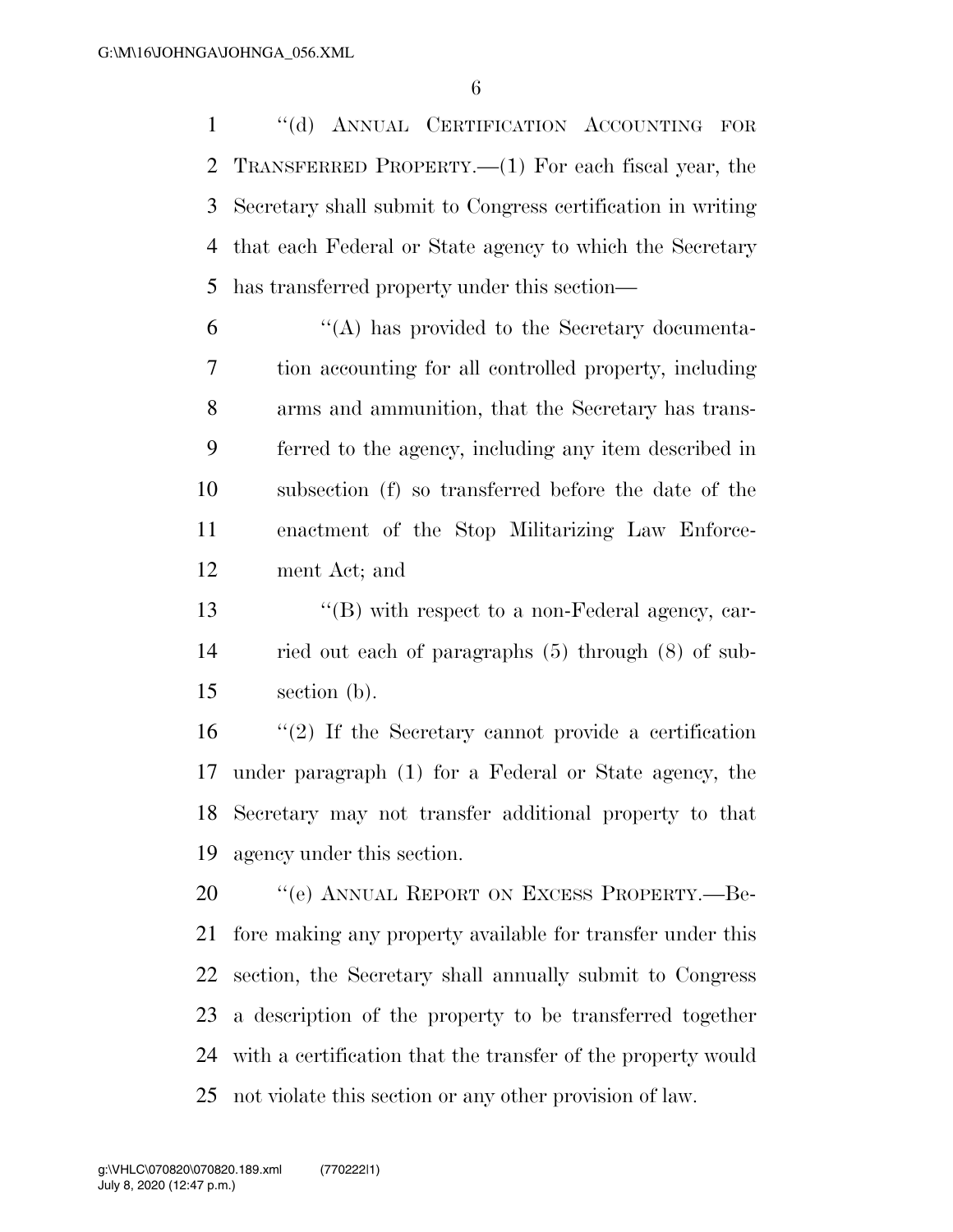| $\mathbf{1}$   | "(f) LIMITATIONS ON TRANSFERS. $-(1)$ The Sec-              |
|----------------|-------------------------------------------------------------|
| $\overline{2}$ | retary may not transfer to Federal, Tribal, State, or local |
| 3              | law enforcement agencies the following under this section.  |
| $\overline{4}$ | "(A) Controlled firearms, ammunition, bayo-                 |
| 5              | nets, grenade launchers, grenades (including stun           |
| 6              | and flash-bang) and explosives.                             |
| 7              | "(B) Controlled vehicles, highly mobile multi-              |
| 8              | wheeled vehicles, mine-resistant ambush-protected           |
| 9              | vehicles, trucks, truck dump, truck utility, and truck      |
| 10             | carryall.                                                   |
| 11             | "(C) Drones that are armored, weaponized, or                |
| 12             | both.                                                       |
| 13             | $\lq\lq$ (D) Controlled aircraft that—                      |
| 14             | "(i) are combat configured or combat                        |
| 15             | coded; or                                                   |
| 16             | "(ii) have no established commercial flight                 |
| 17             | application.                                                |
| 18             | $"$ (E) Silencers.                                          |
| 19             | $\lq\lq(F)$ Long-range acoustic devices.                    |
| 20             | "(G) Items in the Federal Supply Class of                   |
| 21             | banned items.                                               |
| 22             | "(2) The Secretary may not require, as a condition          |
| 23             | of a transfer under this section, that a Federal or State   |
| 24             | agency demonstrate the use of any small arms or ammuni-     |
| 25             | tion.                                                       |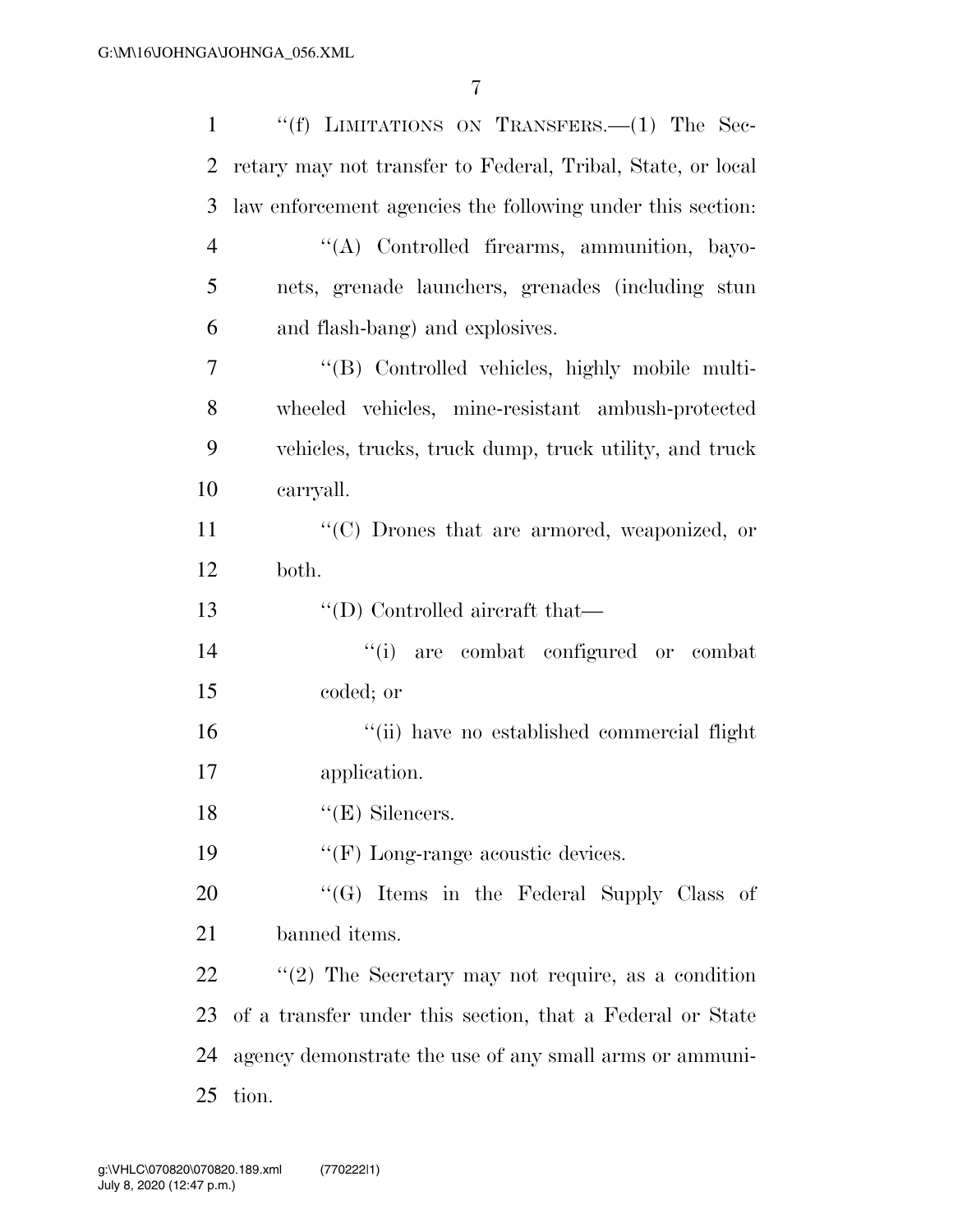''(3) The limitations under this subsection shall also apply with respect to the transfer of previously transferred property of the Department of Defense from one Federal or State agency to another such agency.

 ''(4)(A) The Secretary may waive the applicability of paragraph (1) to a vehicle described in subparagraph (B) of such paragraph (other than a mine-resistant ambush- protected vehicle), if the Secretary determines that such a waiver is necessary for disaster or rescue purposes or for another purpose where life and public safety are at risk, as demonstrated by the proposed recipient of the ve-hicle.

 ''(B) If the Secretary issues a waiver under subpara-graph (A), the Secretary shall—

 ''(i) submit to Congress notice of the waiver, and post such notice on a public Internet website of the Department, by not later than 30 days after the date on which the waiver is issued; and

19 ''(ii) require, as a condition of the waiver, that the recipient of the vehicle for which the waiver is issued provides public notice of the waiver and the transfer, including the type of vehicle and the pur- pose for which it is transferred, in the jurisdiction where the recipient is located by not later than 30 days after the date on which the waiver is issued.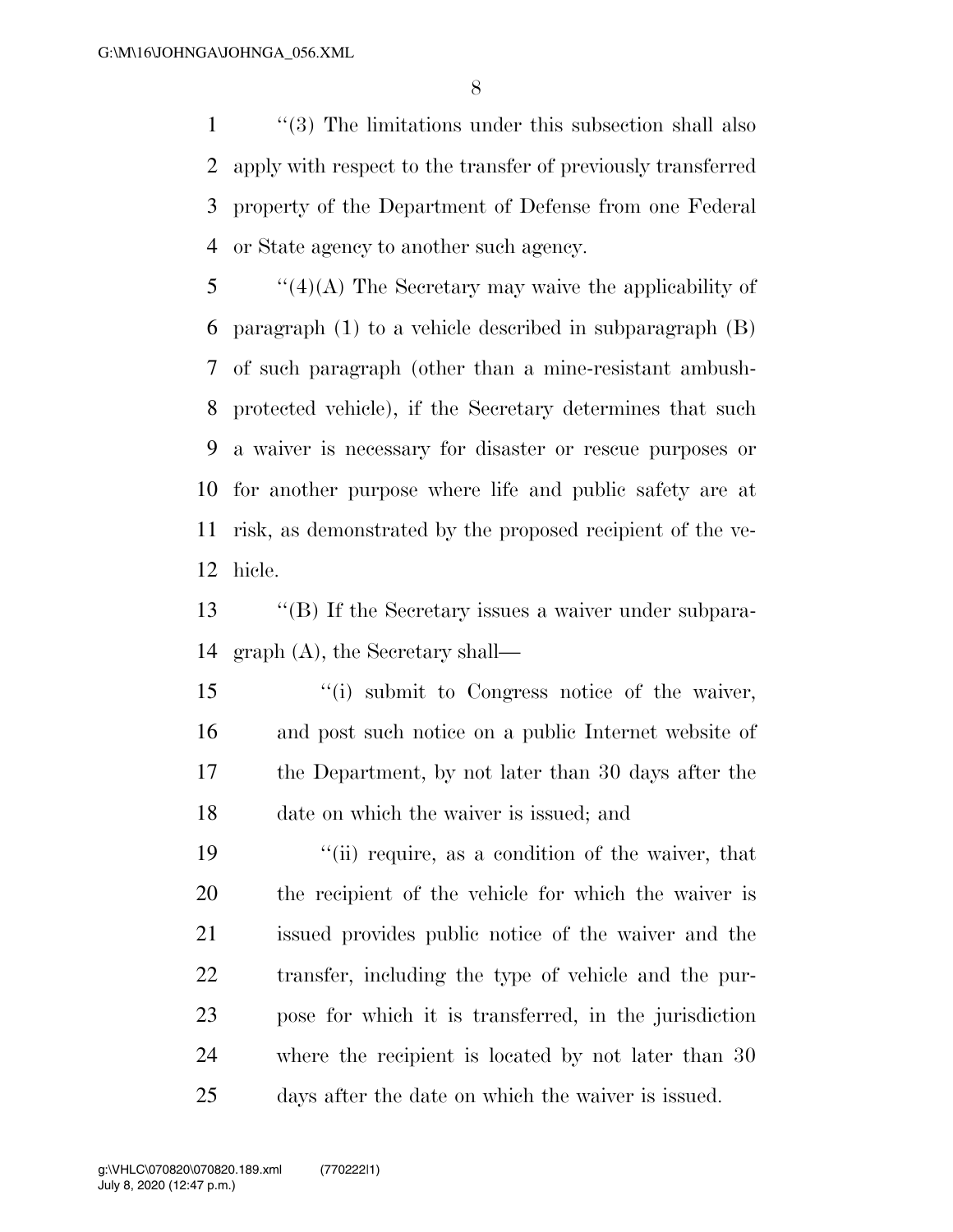''(5) The Secretary may provide for an exemption to the limitation under subparagraph (D) of paragraph (1) in the case of parts for aircraft described in such subpara- graph that are transferred as part of regular maintenance of aircraft in an existing fleet.

 ''(6) The Secretary shall require, as a condition of any transfer of property under this section, that the Fed- eral or State agency that receives the property shall return the property to the Secretary if the agency—

 $\mathcal{L}(\mathbf{A})$  is investigated by the Department of Jus-tice for any violation of civil liberties; or

12 ''(B) is otherwise found to have engaged in widespread abuses of civil liberties.

14 "(g) CONDITIONS FOR EXTENSION OF PROGRAM.— Notwithstanding any other provision of law, amounts au- thorized to be appropriated or otherwise made available for any fiscal year may not be obligated or expended to carry out this section unless the Secretary submits to Con- gress certification that for the preceding fiscal year that—  $\frac{1}{20}$  (1) each Federal or State agency that has re-21 ceived controlled property transferred under this sec-22 tion has—

23  $\cdot$  (A) demonstrated 100 percent account- ability for all such property, in accordance with 25 paragraph (2) or (3), as applicable; or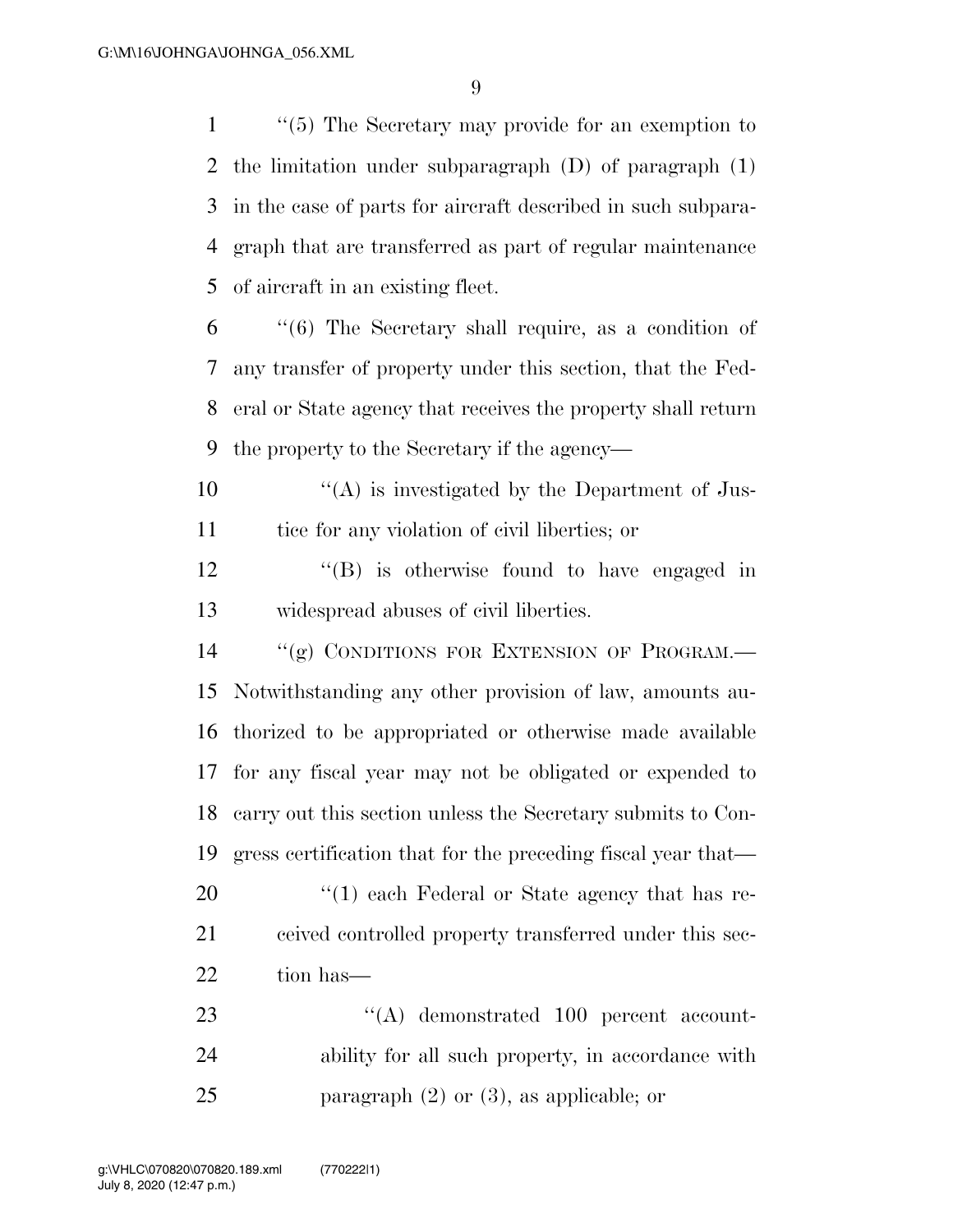1 ''(B) been suspended from the program 2 pursuant to paragraph  $(4)$ ;

 ''(2) with respect to each non-Federal agency that has received controlled property under this sec- tion, the State coordinator responsible for each such agency has verified that the coordinator or an agent of the coordinator has conducted an in-person inven- tory of the property transferred to the agency and that 100 percent of such property was accounted for during the inventory or that the agency has been suspended from the program pursuant to paragraph 12  $(4)$ ;

 ''(3) with respect to each Federal agency that has received controlled property under this section, the Secretary of Defense or an agent of the Sec- retary has conducted an in-person inventory of the property transferred to the agency and that 100 per- cent of such property was accounted for during the inventory or that the agency has been suspended 20 from the program pursuant to paragraph  $(4)$ ;

 $\frac{1}{2}$  (4) the eligibility of any agency that has re- ceived controlled property under this section for which 100 percent of the property was not ac- counted for during an inventory described in para-graph (1) or (2), as applicable, to receive any prop-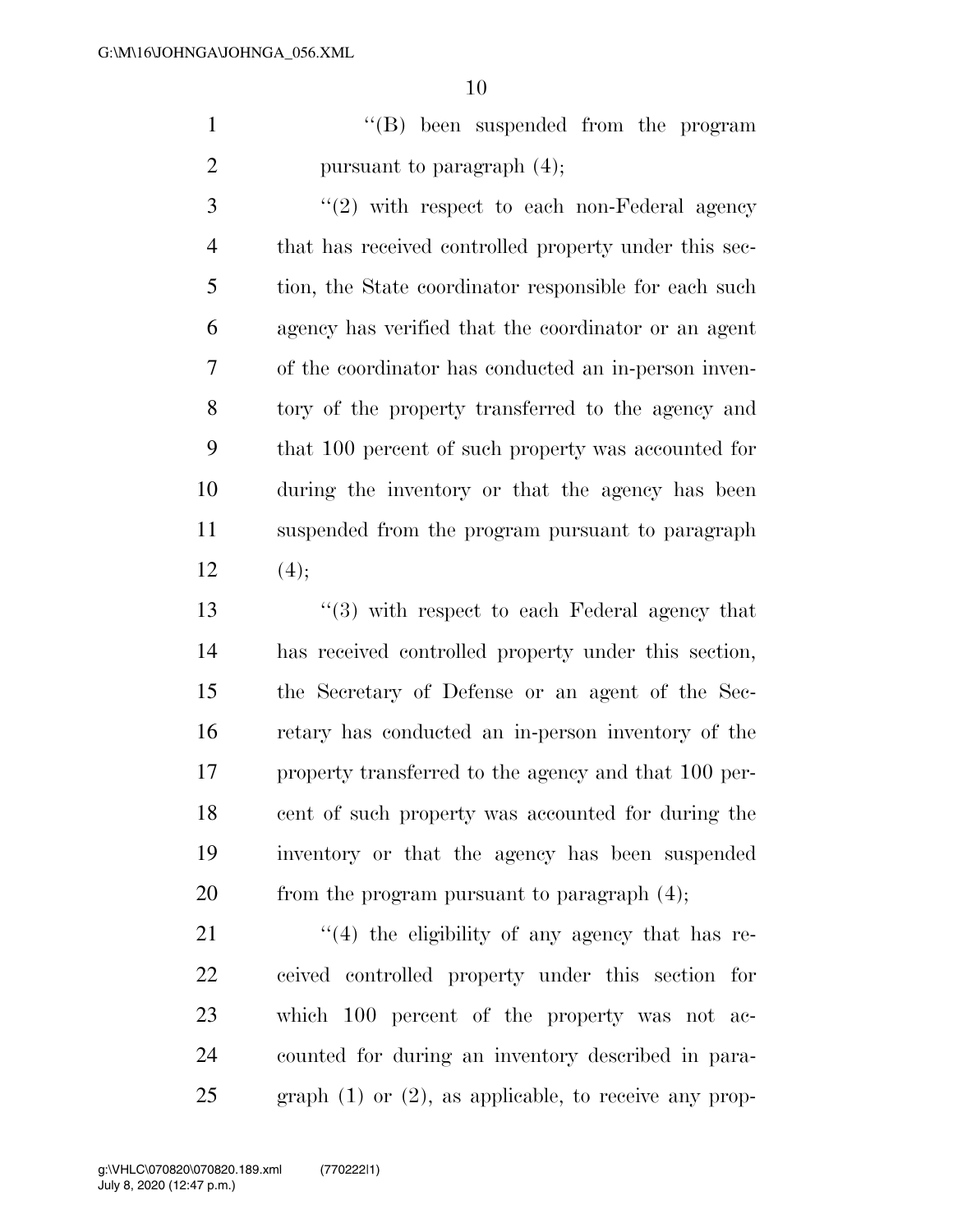| $\mathbf{1}$   | erty transferred under this section has been sus-         |
|----------------|-----------------------------------------------------------|
| $\overline{2}$ | pended; and                                               |
| 3              | $\lq(5)$ each State coordinator has certified, for        |
| $\overline{4}$ | each non-Federal agency located in the State for          |
| 5              | which the State coordinator is responsible that—          |
| 6              | "(A) the agency has complied with all re-                 |
| 7              | quirements under this section; or                         |
| 8              | $\lq\lq (B)$ the eligibility of the agency to receive     |
| 9              | property transferred under this section has been          |
| 10             | suspended; and                                            |
| 11             | "(6) the Secretary of Defense has certified, for          |
| 12             | each Federal agency that has received property            |
| 13             | under this section that—                                  |
| 14             | $\lq\lq$ the agency has complied with all re-             |
| 15             | quirements under this section; or                         |
| 16             | $\lq\lq (B)$ the eligibility of the agency to receive     |
| 17             | property transferred under this section has been          |
| 18             | suspended.                                                |
| 19             | "(h) PROHIBITION ON OWNERSHIP OF CONTROLLED               |
| 20             | PROPERTY.—A Federal or State agency that receives con-    |
| 21             | trolled property under this section may never take owner- |
| 22             | ship of the property.                                     |
| 23             | "(i) NOTICE TO CONGRESS OF PROPERTY DOWN-                 |
| 24             | GRADES.—Not later than 30 days before downgrading the     |
| 25             | classification of any item of personal property from con- |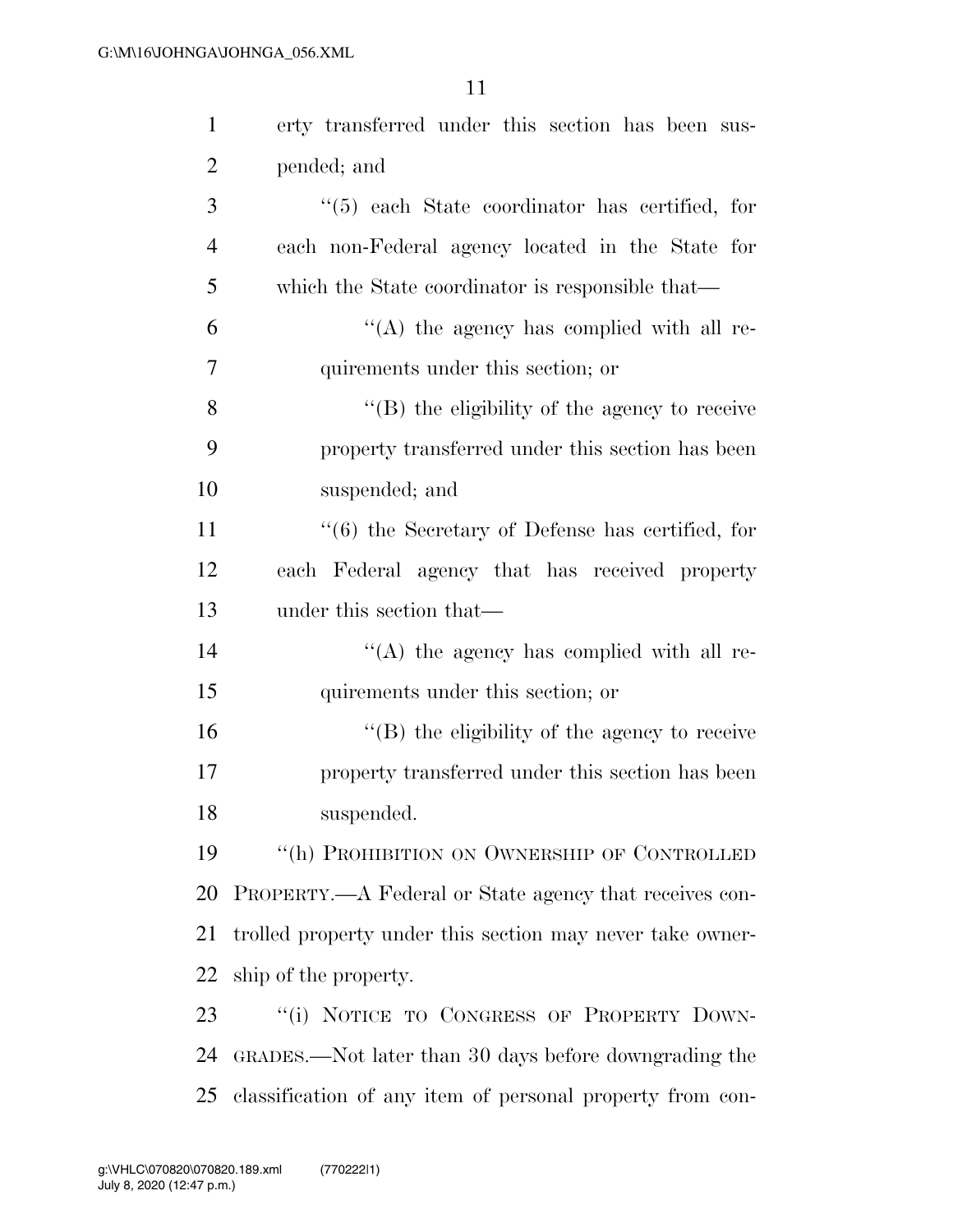trolled or Federal Supply Class, the Secretary shall submit

to Congress notice of the proposed downgrade.

 ''(j) NOTICE TO CONGRESS OF PROPERTY CANNIBAL- IZATION.—Before the Defense Logistics Agency author- izes the recipient of property transferred under this sec- tion to cannibalize the property, the Secretary shall submit to Congress notice of such authorization, including the name of the recipient requesting the authorization, the purpose of the proposed cannibalization, and the type of property proposed to be cannibalized.

11 "(k) QUARTERLY REPORTS ON USE OF CONTROLLED EQUIPMENT.—Not later than 30 days after the last day of a fiscal quarter, the Secretary shall submit to Congress a report on any uses of controlled property transferred under this section during that fiscal quarter.

 ''(l) REPORTS TO CONGRESS.—Not later than 30 days after the last day of a fiscal year, the Secretary shall submit to Congress a report on the following for the pre-ceding fiscal year:

  $\qquad$   $\qquad$   $\qquad$   $\qquad$   $\qquad$  The percentage of equipment lost by re- cipients of property transferred under this section, including specific information about the type of property lost, the monetary value of such property, and the recipient that lost the property.